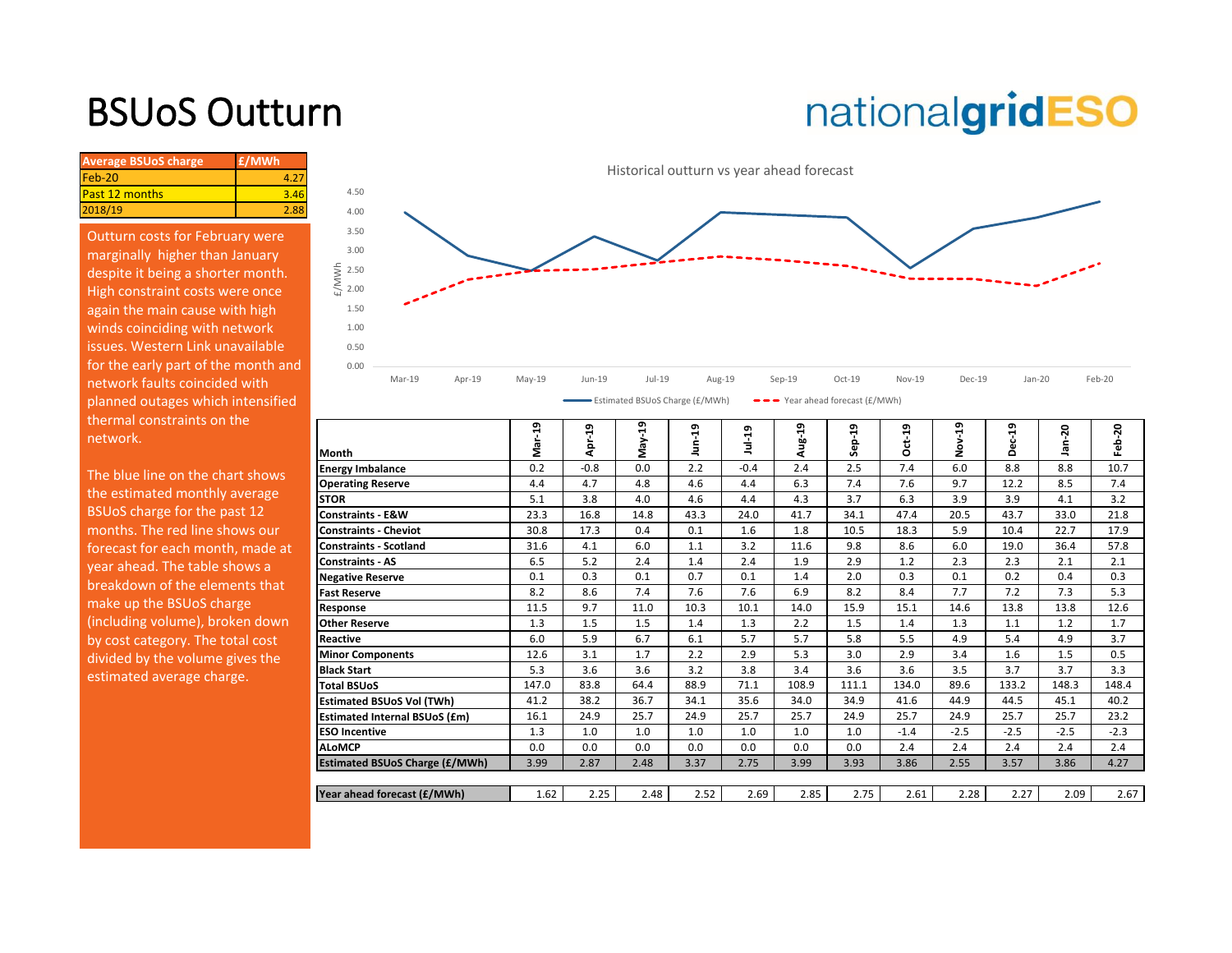### BSUoS Forecast

# nationalgridESO

| <b>Average BSUoS charge</b> | £/MWh            |      |
|-----------------------------|------------------|------|
| $Mar-20$                    | 3.62             |      |
| 2019/20                     | 3.43             |      |
| 2020/21                     | 3.52             | 6.00 |
| Next 12 months              | 3.5 <sub>i</sub> |      |

Over the last year greater volumes of system and energy costs as network operation has become more difficult. Uplifts have been applied to energy balancing and constraints to reflect the additional complexity.

Accelerated Loss of Mains Change Programme: an additional line has been added to the forecast for the recovery of the costs of the Loss of Mains Change Programme. £100m will [be recovered over a 2 year period from October](https://www.nationalgrideso.com/charging/balancing-services-use-system-bsuos-charges)  2019, £2.4m per month for the fist 6 months and £4.8m for the following 18 months. Programme benefits are expected to be in

Changes have been made to the ESO incetive scheme element of the BSUoS charge, details can be found in the Ofgem letter:

https://www.ofgem.gov.uk/system/files/docs/2 019/10/authoritys\_consent\_new.pdf

Ofgem have made their Targeted Charging Review (TCR) decision which states that BSUoS should be charged to suppliers based on a gross rather than net basis. We have since raised a CUSC modification (CMP333) to deliver this. In addition, Ofgem have requested that the ESO lead a second task force to establish who should pay BSUoS and how in the future. Until both CMP333 and the second task force

The chart shows the average monthly BSUoS forecast for the next 24 months. The grey band shows the upper and lower range of the forecast. The forecast uses a combination of forecast models and historical data. Constraint costs are adjusted in line with major changes to the outage plan, system faults, and commissioning programmes. The other energy cost categories are forecast using a baseline of historical trends with adjustments for expected changes in system operation or balancing services markets.

24 month rolling forecast with error bands



Mar-20 Apr-20 May-20 Jun-20 Jul-20 Aug-20 Sep-20 Oct-20 Nov-20 Dec-20 Jan-21 Feb-21 Mar-21 Apr-21 May-21 Jun-21 Jul-21 Aug-21 Sep-21 Oct-21 Nov-21 Dec-21 Jan-22 Feb-22

Esitimated BSUoS Charge (£/MWh)

| Month<br>8.8<br><b>Energy Imbalance</b><br>10.4<br><b>Operating Reserve</b> | 5.4   | 7.8   |      |       |       |       | ó     | Nov-  |       |        | 21<br>ė | Ņ<br>s | N    | May- | N    | $J = -11$ | $8 - 21$ | $\overline{a}$<br>ò | $ct-21$<br>Ő | ಸ<br>2 | ដ<br>å | ċ      | 2<br>읇 |
|-----------------------------------------------------------------------------|-------|-------|------|-------|-------|-------|-------|-------|-------|--------|---------|--------|------|------|------|-----------|----------|---------------------|--------------|--------|--------|--------|--------|
|                                                                             |       |       | 6.1  | 7.2   | 6.5   | 8.1   | 9.3   | 8.9   | 9.1   | 9.9    | 11.0    | 9.0    | 5.5  | 7.9  | 8.2  | 9.3       | 8.7      | 10.1                | 11.3         | 10.9   | 11.1   | 11.9   | 12.8   |
|                                                                             |       |       |      |       |       |       |       |       |       |        |         |        |      |      |      |           |          |                     |              |        |        |        |        |
|                                                                             | 8.3   | 9.0   | 5.8  | 7.0   | 8.2   | 14.1  | 16.4  | 16.1  | 11.9  | 10.1   | 12.9    | 13.2   | 8.3  | 9.0  | 5.8  | 7.0       | 8.2      | 14.1                | 16.4         | 16.1   | 11.9   | 10.1   | 12.9   |
| <b>STOR</b><br>7.8                                                          | 5.2   | 5.6   | 5.4  | 6.0   | 5.8   | 6.3   | 6.2   | 7.4   | 7.5   | 7.6    | 6.5     | 7.4    | 5.2  | 5.6  | 5.4  | 6.0       | 5.8      | 6.3                 | 6.2          | 7.4    | 7.5    | 7.6    | 6.5    |
| <b>Constraints</b><br>79.1                                                  | 49.4  | 42.7  | 42.4 | 43.8  | 52.7  | 58.3  | 61.4  | 57.8  | 51.9  | 45.2   | 50.2    | 47.0   | 38.9 | 39.5 | 39.2 | 40.5      | 49.5     | 53.1                | 56.0         | 52.6   | 46.5   | 39.8   | 45.3   |
| 0.2<br><b>Negative Reserve</b>                                              | 0.4   | 0.9   | 1.6  | 1.8   | 1.7   | 1.8   | 1.2   | 0.5   | 0.5   | 0.6    | 0.1     | 0.2    | 0.4  | 0.9  | 1.6  | 1.8       | 1.7      | 1.8                 | 1.2          | 0.5    | 0.5    | 0.6    | 0.1    |
| <b>Fast Reserve</b><br>9.1                                                  | 9.0   | 9.0   | 8.8  | 9.1   | 9.6   | 8.8   | 9.1   | 9.4   | 10.0  | 10.3   | 8.7     | 9.7    | 9.0  | 9.0  | 8.8  | 9.1       | 9.6      | 8.8                 | 9.1          | 9.4    | 10.0   | 10.3   | 8.7    |
| 12.4<br>Response                                                            | 13.8  | 14.6  | 13.9 | 14.6  | 15.1  | 13.3  | 13.3  | 13.1  | 13.3  | 13.1   | 12.3    | 13.4   | 11.8 | 12.6 | 11.9 | 12.6      | 13.1     | 11.3                | 11.2         | 11.2   | 11.3   | 11.1   | 10.5   |
| 0.9<br><b>Other Reserve</b>                                                 | 1.1   | 0.9   | 1.0  | 1.2   | 1.3   | 1.0   | 0.9   | 0.9   | 0.9   | 0.9    | 0.9     | 1.0    | 1.1  | 0.9  | 1.0  | 1.2       | 1.3      | 1.0                 | 0.9          | 0.9    | 0.9    | 0.9    | 0.9    |
| 5.8<br>Reactive                                                             | 6.7   | 7.5   | 7.0  | 6.9   | 6.8   | 6.6   | 6.7   | 6.5   | 7.1   | 7.0    | 5.7     | 6.1    | 6.7  | 7.5  | 7.0  | 6.9       | 6.8      | 6.6                 | 6.7          | 6.5    | 7.1    | 7.0    | 5.7    |
| 0.3<br><b>Minor Components</b>                                              | 3.0   | 3.0   | 2.6  | 2.6   | 1.5   | 1.1   | 2.1   | 0.6   | 1.0   | $-0.6$ | 2.3     | 0.3    | 3.0  | 3.0  | 2.6  | 2.6       | 1.5      | 1.1                 | 2.1          | 0.6    | 1.0    | $-0.6$ | 2.3    |
| <b>Black Start</b><br>3.8                                                   | 3.7   | 3.8   | 3.7  | 3.8   | 3.8   | 3.7   | 3.8   | 3.7   | 3.8   | 3.8    | 3.8     | 3.8    | 3.8  | 3.8  | 3.8  | 3.8       | 3.8      | 3.8                 | 3.8          | 3.8    | 3.8    | 3.8    | 3.8    |
| 138.7<br><b>Total BSUoS</b>                                                 | 106.0 | 104.7 | 98.4 | 103.9 | 113.2 | 123.0 | 130.4 | 125.0 | 117.0 | 108.0  | 114.4   | 111.2  | 93.7 | 99.5 | 95.5 | 100.7     | 110.0    | 117.9               | 125.0        | 119.9  | 111.6  | 102.6  | 109.5  |
| <b>Esitmated BSUoS Vol (TWh)</b><br>45.3                                    | 35.3  | 35.8  | 33.1 | 33.8  | 33.6  | 35.1  | 38.6  | 43.9  | 45.8  | 45.4   | 42.2    | 45.3   | 38.7 | 39.5 | 36.6 | 37.1      | 37.4     | 39.1                | 42.4         | 47.9   | 49.7   | 45.5   | 50.1   |
| 25.7<br><b>Estimated Internal BSUoS (£m)</b>                                | 18.4  | 19.0  | 18.4 | 19.0  | 19.0  | 18.4  | 19.0  | 18.4  | 19.0  | 19.0   | 17.2    | 19.0   | 18.4 | 19.0 | 18.4 | 19.0      | 19.0     | 18.4                | 19.0         | 18.4   | 19.0   | 19.0   | 17.2   |
| $-2.5$<br><b>ESO Incentive</b>                                              | 1.0   | 1.0   | 1.0  | 1.0   | 1.0   | 1.0   | 1.0   | 1.0   | 1.0   | 1.0    | 0.9     | 1.0    | 1.0  | 1.0  | 1.0  | 1.0       | 1.0      | 1.0                 | 1.0          | 1.0    | 1.0    | 1.0    | 0.9    |
| <b>ALoMCP</b><br>2.4                                                        | 4.8   | 4.8   | 4.8  | 4.8   | 4.8   | 4.8   | 4.8   | 4.8   | 4.8   | 4.8    | 4.8     | 4.8    | 4.8  | 4.8  | 4.8  | 4.8       | 4.8      | 4.8                 | 0.0          | 0.0    | 0.0    | 0.0    | 0.0    |
| 3.62<br><b>Esitimated BSUoS Charge (£/MWh)</b>                              | 3.69  | 3.62  | 3.71 | 3.80  | 4.11  | 4.19  | 4.02  | 3.40  | 3.10  | 2.92   | 3.25    | 3.00   | 3.05 | 3.14 | 3.27 | 3.38      | 3.60     | 3.63                | 3.42         | 2.91   | 2.65   | 2.69   | 2.55   |

| High Error Band (£/MWh) | 4.16 | 4.24 | 4.24 | 4.40 | 4.55      | 4.85 | 4.93 | 4.77 | 4.27                | 3.90 |                |           | $2, 3.84$ 4.28 4.14 | 4.21 | 4.33 4.45 4.56 | 4.78 4.81 4.60 |  | 4.09 | 3.83 | 3.87 3.73 |  |
|-------------------------|------|------|------|------|-----------|------|------|------|---------------------|------|----------------|-----------|---------------------|------|----------------|----------------|--|------|------|-----------|--|
| Low Error Band (£/MWh)  | 3.08 | 3.14 | 3.00 |      | 3.02 3.06 |      |      |      | 3.37 3.45 3.28 2.53 | 2.30 | $2.00 \t 2.00$ | 2.22 1.86 |                     | 1.88 | 1.95 2.08 2.20 | 2.43 2.46 2.24 |  | 1.73 | 1.47 | 1.51 1.37 |  |